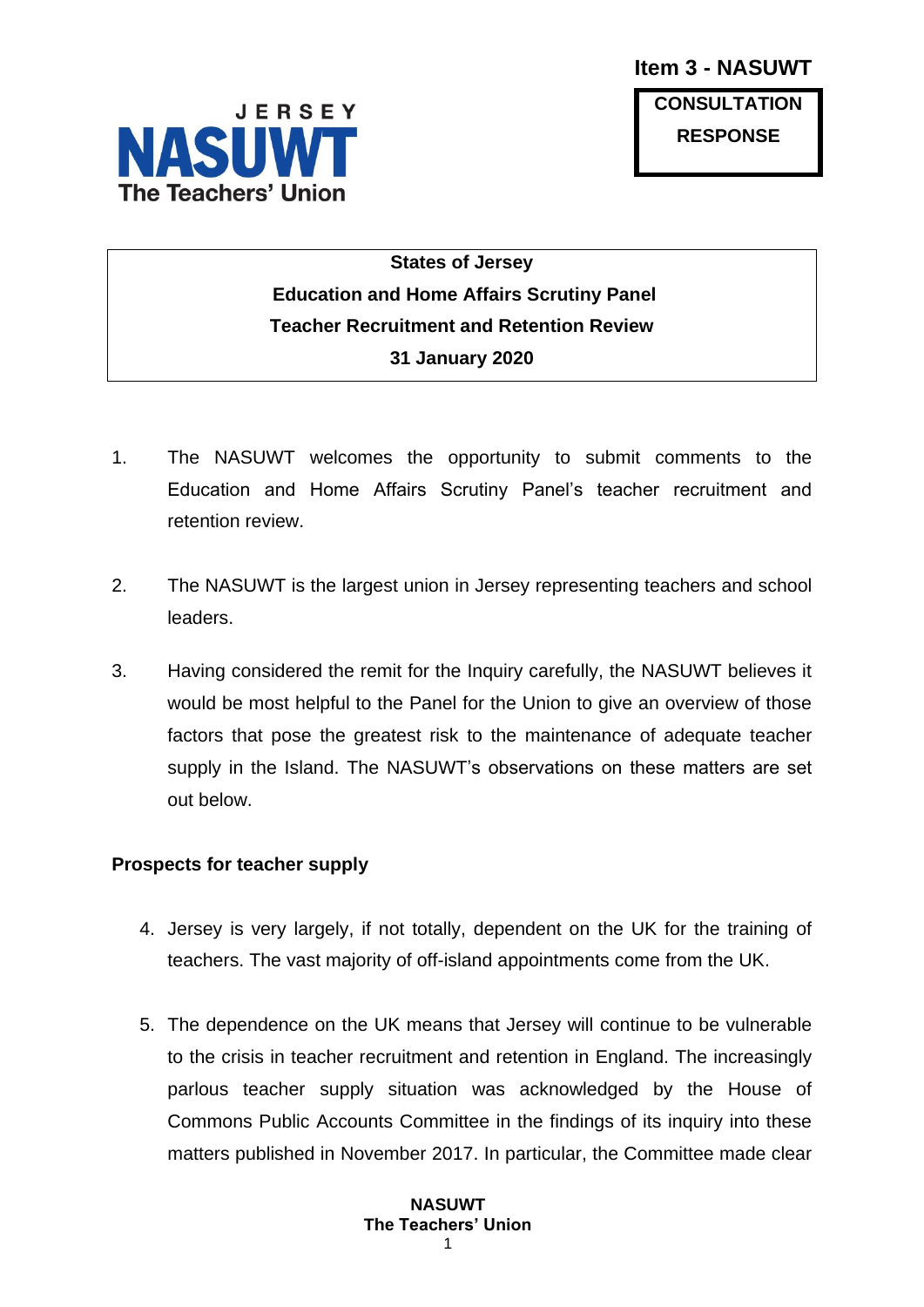its view that the Westminster Department for Education (DfE) had 'failed to get a grip on teacher retention'.

- 6. In January 2019, the DfE published its *Teacher Recruitment and Retention Strategy*. The DfE acknowledged in this document that factors in respect of growing pupil numbers, the increasing uncompetitiveness of teachers' pay in comparison with other graduate professions and declining levels of retention would need to be addressed to improve the current state of teacher supply.
- 7. However, the NASUWT is clear that the DfE's analysis underplays the scale and severity of the teacher recruitment and retention crisis significantly. While some of the proposals set out in the strategy may help to secure marginal improvements, the fundamental drivers of the crisis, including teachers' pay and their opportunities to achieve pay progression, remain substantially unaddressed.
- 8. These concerns have been echoed in the report of the investigation undertaken by the National Audit Office (NAO) into these matters. The NAO's report on teacher supply makes clear that the extent of teacher recruitment and retention problems confronting the system are currently reaching unsustainable levels and that the DfE has no coherent plan for addressing the teacher supply crisis, which can only have a detrimental impact on the ability of Jersey to recruit teachers from England.
- 9. The most recent data from the Universities and Colleges Admissions Service (UCAS) End of Cycle Analysis Report confirms that approximately 45,410 people applied for an initial teacher training place through the UCAS Teacher Training (UTT) application scheme in 2018.
- 10.This quantity of applicants represents a decline on the equivalent figure for 2017 and confirms a 16% fall in the number of applicants since 2014. Between 2010, when 67,289 applicants entered the formal initial teacher training (ITT) recruitment process, and 2018, the number of applicants has fallen by 32%. This period coincides with the imposition of significant pay freezes and restraints on the teaching profession.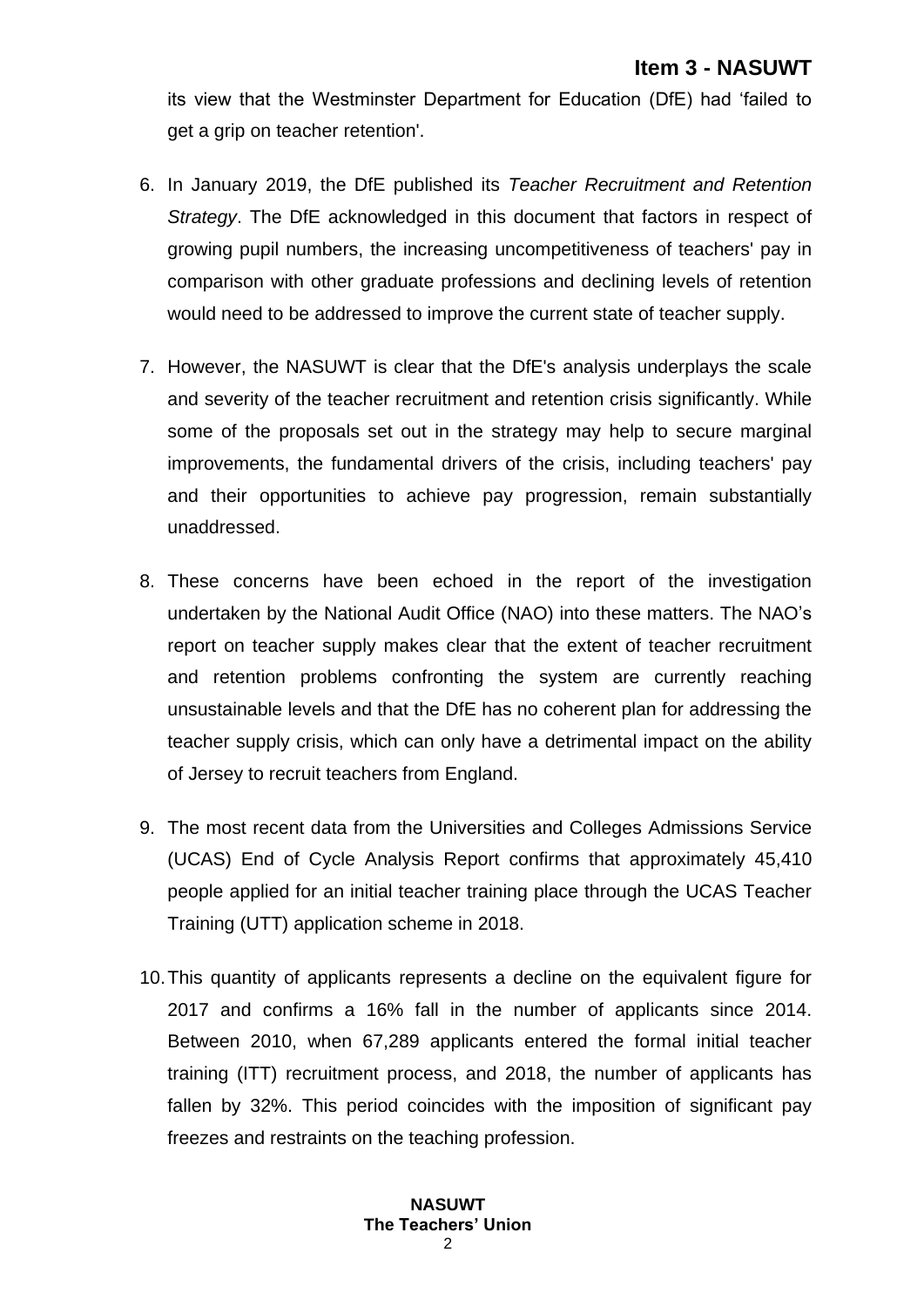- 11.Interim data from UCAS for the 2018/19 UTT application round indicates that mid-phase applications for ITT remain at historically low levels. By 16 September 2019, 116,270 individual applications had been made through the UCAS UTT process. At the equivalent stage of the 2014 cycle, 153,850 applications had been made, a decline of 24%.
- 12.It remains important to recognise that the significant fall in the number of applicants for courses of ITT since 2010 contrasts starkly with experience during previous periods of economic contraction or constrained growth, which were strongly correlated with increases in applications for such courses.
- 13.The most recent DfE data for the number of new entrants who have started, or expect to start, an ITT programme confirm that the number of new entrants into training programmes only reached 88% of the central target set for 2017/18, a substantial decline from the 94% of target figure achieved in 2016/17. Official data show that overall teacher recruitment was above target in each year from 2006/07 to 2011/12 but has been below target in each subsequent year. In this context, it is essential to recognise legitimate concerns that the targets based on the DfE's Teacher Supply Model may significantly underestimate the number of teachers required to sustain adequate levels of workforce supply.
- 14.In light of this evidence, it is clear that problems with recruitment into teaching are intensifying and creating significant barriers to ensuring adequacy of teacher supply, underlining the status of the current teacher supply position as a crisis.
- 15.Additionally, as the number of teachers decreases, the number of pupils, both in the UK and Jersey, is increasing. In England alone, DfE data confirm that the state-funded school sector will continue to experience significant and sustained increases in pupil numbers over the next decade. In the secondary sector, the overall population is projected to reach 3,267,000 in 2027, 14.7% higher than the current secondary cohort.
- 16.The substantial number of additional teachers required, combined with the shrinking pool of available staff, will make it increasingly difficult for Jersey to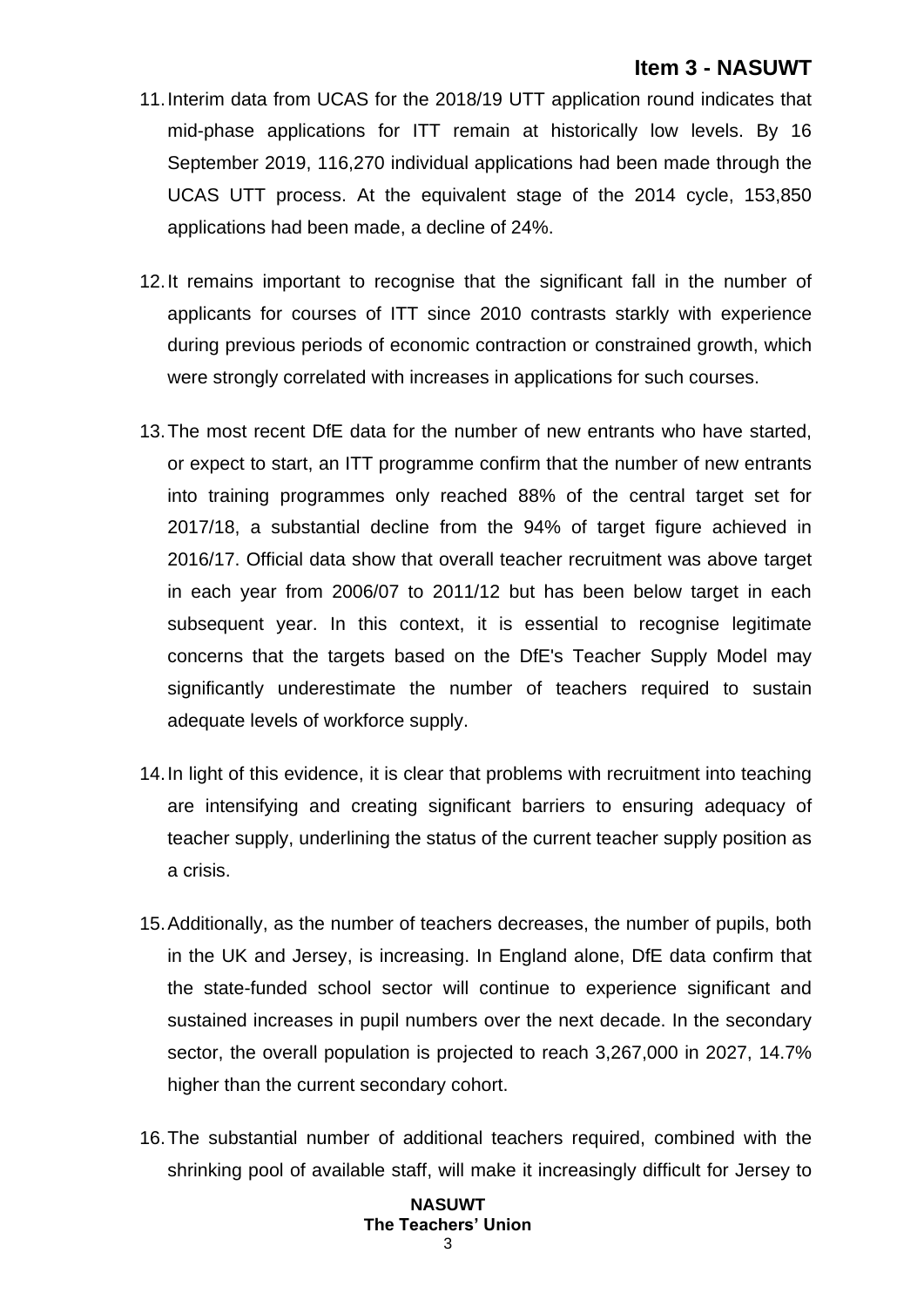attract high-quality teachers. Jersey itself will also need additional numbers of teachers, given that primary pupil numbers have been rising steadily since 2011, with a 7.75% increase, which will feed through into secondary schools in the coming years.

- 17.There is continuing evidence that the 11-16 high schools in Jersey are having some difficultly in recruiting teachers, where the uncompetitiveness of teacher salaries forms a 'double whammy' with limited career progression opportunities, given that these schools have no sixth-form and very low numbers of able pupils due to Jersey's selective education system.
- 18.Further evidence suggests that, for the first time, UK recruits are being sought for primary teacher positions. Previously, Jersey has been self-sufficient in the primary phase.

### **Pay, cost of living and salaries in other comparable occupations**

- 19.Cost of living pressures in Jersey are significant. In addition to the erosion of teachers' pay through inflation, other pressures are more acute on Jersey compared to other jurisdictions.
- 20.The mix-adjusted average house price in Jersey is around £483,000, nearly £30,000 higher than the corresponding period in 2016, and considerably higher than the UK, which is around £226,000. It is also substantially higher than any region of the UK.
- 21.It should be noted that the average house price in Jersey has now equalled that of London.
- 22.The average price of a three-bedroomed house (i.e. a normal family dwelling) in Jersey stood at £573,000 in Q4 2017 – a substantial rise of £13,000 from Q3 2017 alone.
- 23.The price of a three-bedroomed house in Jersey is almost 11 times the salary of a teacher on spine point U5, whereas the average value of a one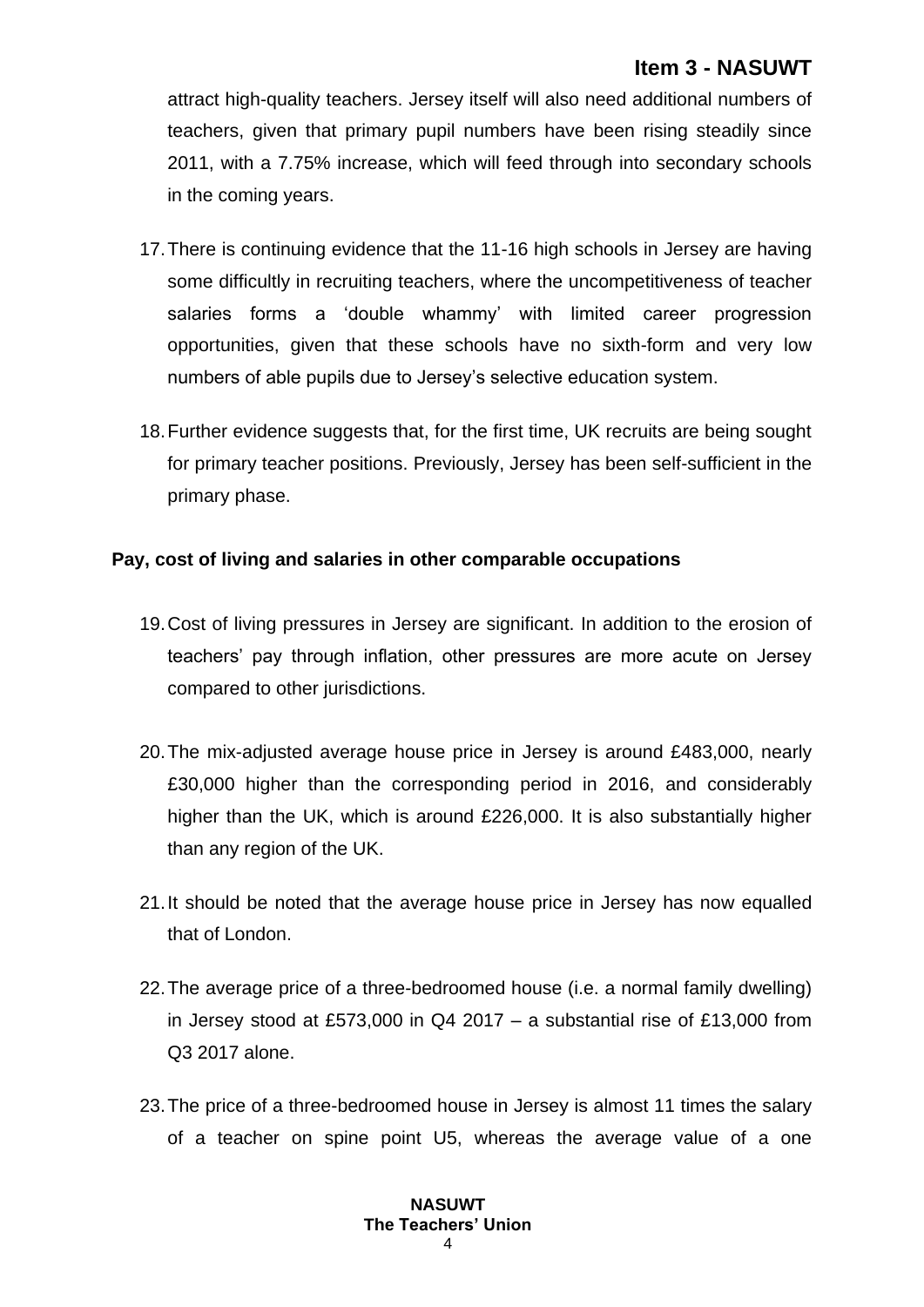bedroomed flat, being £235,000, is 6.8 times the salary of a newly qualified teacher. For comparison, in 2016 this ratio stood at 5.5.

- 24.These high ratios make it exceedingly difficult for newly qualified teachers likely saddled with student debt and/or moving from the UK to take up a teaching post in Jersey to buy property, and thus act as major disincentives for teachers looking to work on the Island.
- 25.For comparison, in 2005 these ratios stood at 8.8 times and 3.9 times; which, although still high, is considerably less than the current situation, particularly for teachers on the lower end of the salary scale. This demonstrates how teachers' salaries have failed to keep pace with house prices over the last decade.
- 26.Nevertheless, the commitment given by the SEB to the NASUWT in the recent pay settlement that extension of key worker housing eligibility to teachers would be explored was welcome.
- 27.A similar picture also exists for essential commodities. A study in 201414 and reported in the Jersey Evening Post found that basic foodstuffs cost 32% more in Jersey than the UK, and when taxes and duties are stripped out, the actual cost is 50% higher. Given that Jersey inflation has been running at a slightly higher level than UK inflation since 2014, it is likely that this differential has increased.
- 28.Other essential commodities are also more expensive in Jersey than the UK. Electricity is around 16% more expensive per kilowatt-hour (kWh). Gas is considerably more expensive. As of 2018, the cheapest tariff offered by Jersey Gas is 12.1442p per kWh, whereas there are many UK tariffs charging less than 3p per kWh. This represents a huge Jersey premium of more than 300%.
- 29.Although teachers' pay rates are higher than the equivalent reference point in the UK, the cost of basic commodities means that the purchasing power of Jersey teachers is actually considerably less than their colleagues in the UK, again acting as a significant disincentive to teachers looking to relocate.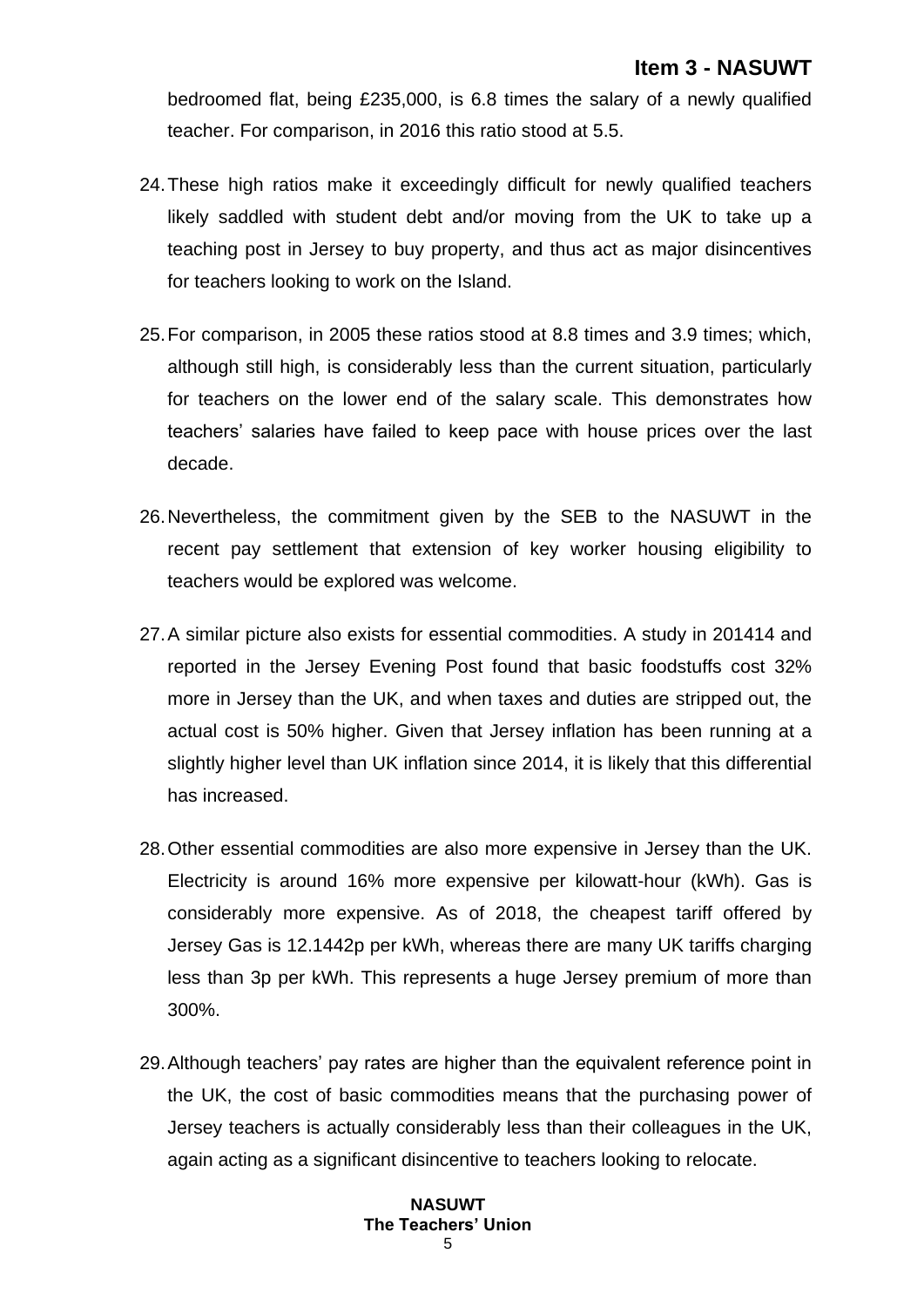- 30.Graduates are currently in high demand across the UK for professions other than teaching. The NASUWT draws to the Panel's attention the intensification of competition for graduates in the UK. High Fliers Research carries out an annual survey of graduate labour market trends, which includes researching employers' intentions in graduate recruitment. Its research reveals that:
	- the number of graduates hired by the UK's top 100 graduate employers increased by 1.6%;
	- 800 graduate positions remained unfilled this year because graduates turned down positions which they had previously accepted;
	- only eight of the UK's leading employers have opted to reduce their graduate recruitment targets for 2017 because of the uncertainty following the Brexit vote.
- 31.This significant rise in graduate vacancies for 2017 takes recruitment well beyond the pre-recession peak in the graduate job market in 2007, to its highest-ever level.
- 32.The evidence presented in the High Fliers Research shows that starting salaries at the UK's leading graduate employers stood at a median of £30,000 in 2017. Whilst this is less than the current starting salary of teachers in Jersey, it should be noted that the High Fliers Research has identified that at least a sixth of places on the top graduate programmes now provide starting salaries of more than £40,000 and 13 of the country's best-known graduate employers are paying salaries of at least £45,000 in2017, which is in excess of the starting salary for teachers.
- 33.In addition, the median starting salary for investment banks is now £47,000 and for law firms £43,000, the latter showing a £2,000 rise between 2016 and 2017.
- 34.For comparison, Aldi pays graduates training to become area managers a first-year salary of £42,000, a considerable premium over the starting salary of Jersey teachers.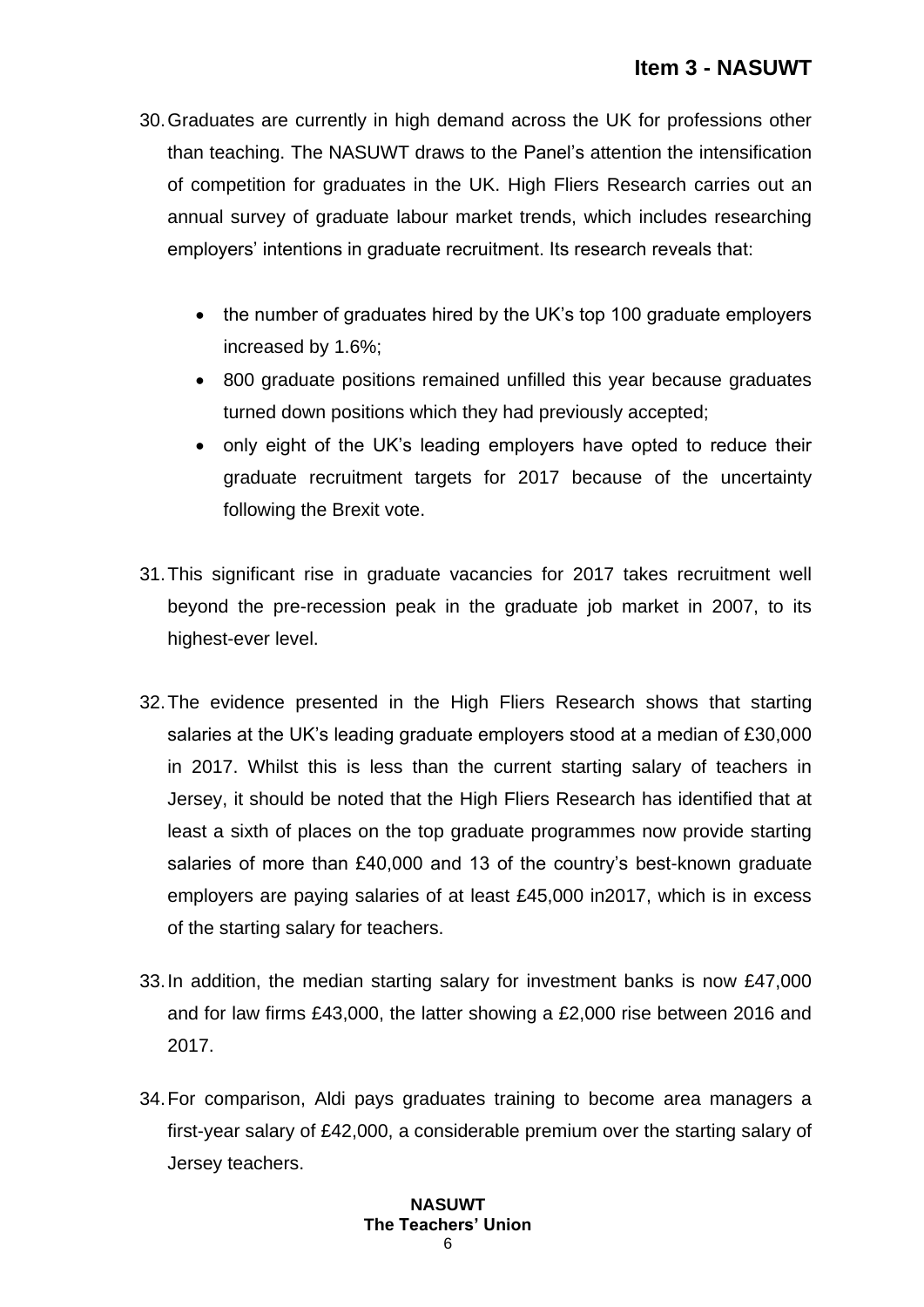- 35.The above figures relate to the UK and not Jersey. As the Jersey graduate market is going to be heavily skewed towards the financial services industry, it is likely that the median salary for graduates in Jersey is going to be considerably higher than that in the UK.
- 36.The High Fliers Research found the median starting salary in investment banks was £47,000, whilst for banking as a whole this figure stood at £32,500, although again it should be noted that these are UK figures, not Jersey figures. Median figures for Jersey do not exist, but it is reasonable to assume they will be higher than that of the UK.
- 37.Employment in Jersey's financial services sector increased by 250 in the year to June 2017, with total employment now higher than at any point since December 2008. Employment in financial institutions accounts for 22% of all FTE employment in Jersey, and the starting salaries greatly exceed that of teachers.
- 38.Given all the evidence above, there exist powerful disincentives for Jerseyborn graduates to return to the island to teach, and for non-native graduates and teachers to come to Jersey.
- 39.In the case of Jersey-born graduates, this constitutes a considerable 'brain drain' off the island. In 2016, 50% of Jersey-born graduates did not return within ten years of graduating, up from 40% in 2012.21/22 For demographic, population control and economic reasons, it is better for Jersey-born graduates to return, yet teachers' pay is simply not competitive enough to attract them back into teaching. Graduates who do return find that much more lucrative salaries exist in other sectors; therefore, teachers from the UK must be recruited. Again, teachers' pay is simply not competitive with that of the UK, despite being superficially higher for all the reasons previously stated.
- 40.On pay more broadly, while the NASUWT was able to secure an acceptable pay settlement with the SEB during the last round of pay negotiations, it is clear that salaries of teachers in Jersey have suffered from significant erosion in the recent past.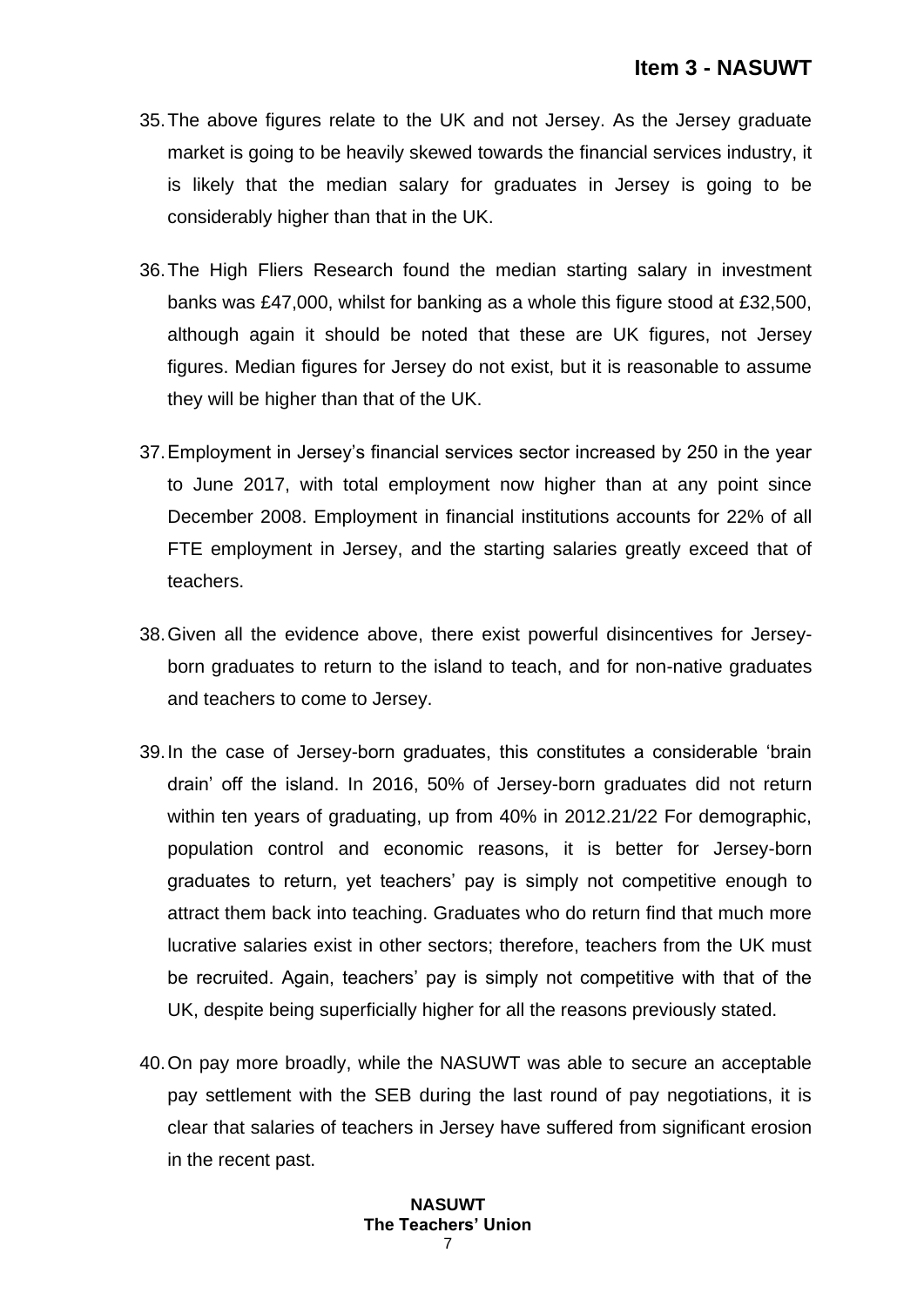- 41.An analysis of the loss in real terms of gross pay for teachers shows losses of thousands of pounds compared to what teachers would have earned had their pay kept pace with inflation.
- 42.Teachers have been subjected to a pay freeze in 2009 and 2012, followed by a 1% consolidated increase in 2013. The 4% increase in 2014 was then followed by another effective freeze in 2015, with a derisory 1% applied in. An uplift of 2% in respect of 2017 was recently imposed.
- 43.There has been an increase in inflation as measured by the RPI to date of 17% between 2008 and 2017.
- 44.These factors have a significant cumulative impact on teachers' pay over time. Analysis by the NASUWT shows, for example, that for a teacher paid on U5 of the pay spine, the failure of their pay to keep pace with inflation means that they have suffered a cumulative pay shortfall of over £20,000 between 2008 and 2018. Teachers' pay has been eroded significantly since 2008. Taking into account the September 2017 RPI figure, since 2008 teachers' pay has reduced by 8% in real terms.
- 45.It is, therefore, clear that urgent action is required to address pay-related barriers to sufficient teacher supply.

### **Workload, teacher wellbeing and pupil behaviour**

- 46.Evidence from other jurisdictions confirms that workload, teacher wellbeing and pupil behaviour are significant contributors to rates of wastage from teaching for reasons other than retirement and to deterring graduates from entering the profession. Feedback from teachers in Jersey confirms that they attach similar importance to these issues in terms of their relationship with securing sufficient teacher supply.
- 47.The Jersey Teachers' Survey provides a valuable insight into the opinions of teachers and school leaders on key issues affecting the workforce and the pupils they teach. It provides critical intelligence to the Children, Young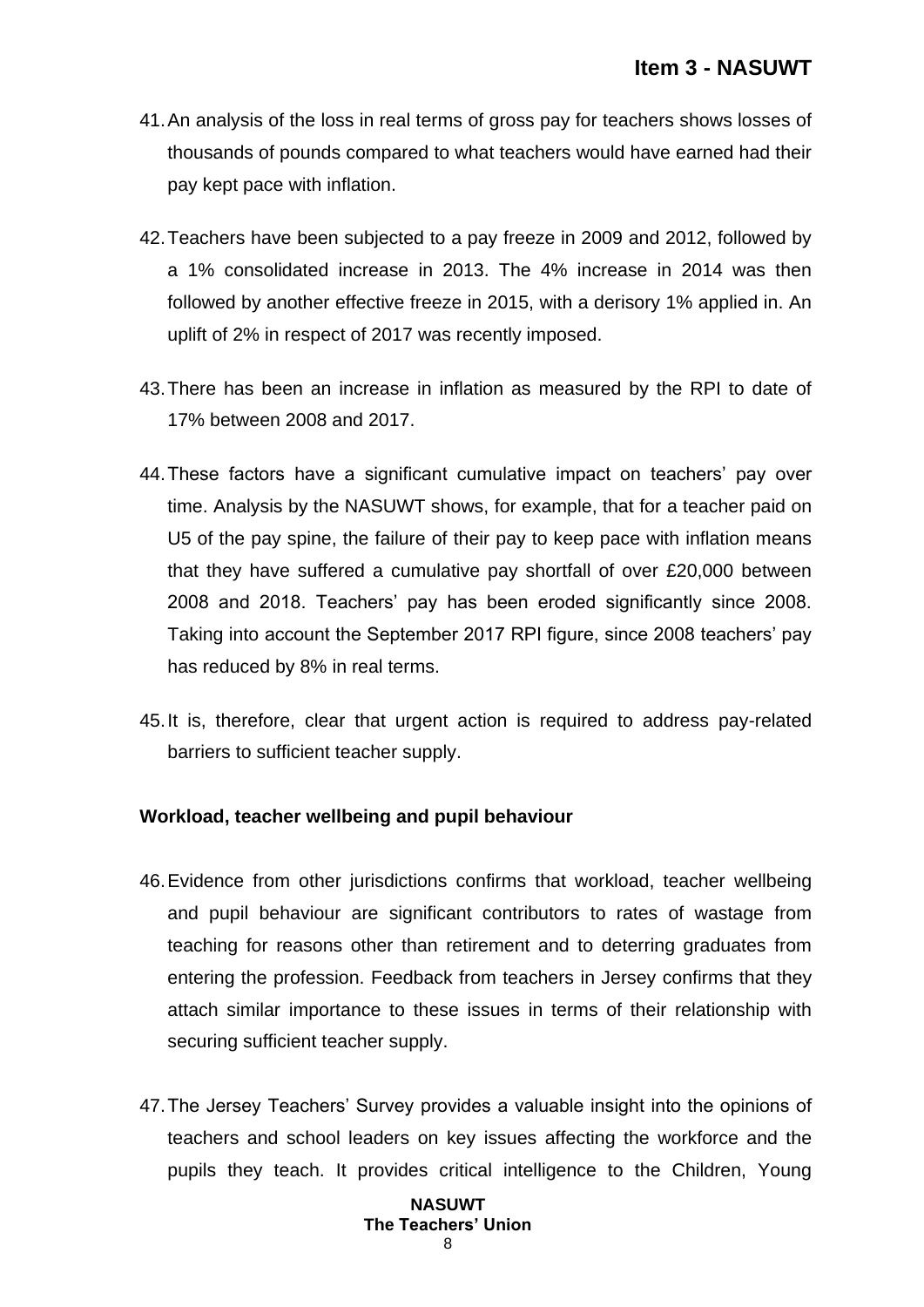People, Education and Skills Department to guide the development of policy and to ensure that Jersey's teachers are respected, valued and well-placed to support the learning of children and young people.

- 48.The most recent Survey confirms that teachers are dedicated public servants, committed to providing high-quality learning experiences for all pupils. The continued increase in standards of achievement across the Island is a testament to their diligence and professionalism.
- 49.However, the Survey's findings on teachers' health and wellbeing and their workload are especially concerning and show that more needs to be done to give staff in schools the working environment they need and deserve. Particularly troubling is the high proportion of teachers reporting poor pupil behaviour and incidents of verbal abuse. Addressing these issues must remain an urgent priority for the Department.
- 50.Tackling these concerns requires practical and meaningful action and it is important to recognise the positive steps that the Department has taken to date. In particular, the guidance published by the Department on marking and planning, and the further work being taken forward on data and assessment, are welcome. The guidance shows that there is absolutely no excuse for these activities to generate excessive burdens on staff as the best educational approaches are also those that manage workload most effectively. It is important for all concerned to ensure that the words in the guidance become a reality in the classroom.
- 51.In other areas, the NASUWT has been encouraged by steps the Department has taken to embed workload and wellbeing considerations into the development of policy. This was particularly evident during the development of the Jersey Review Framework. The Department was clear from the outset that while the process of review should be challenging, it should never be overly time-consuming or cause unnecessary anxiety to school staff, or result in them facing excessive and unnecessary workload burdens.
- 52.In their engagement on the development of the framework, both the NASUWT and the Department acknowledged that in other jurisdictions, particularly in